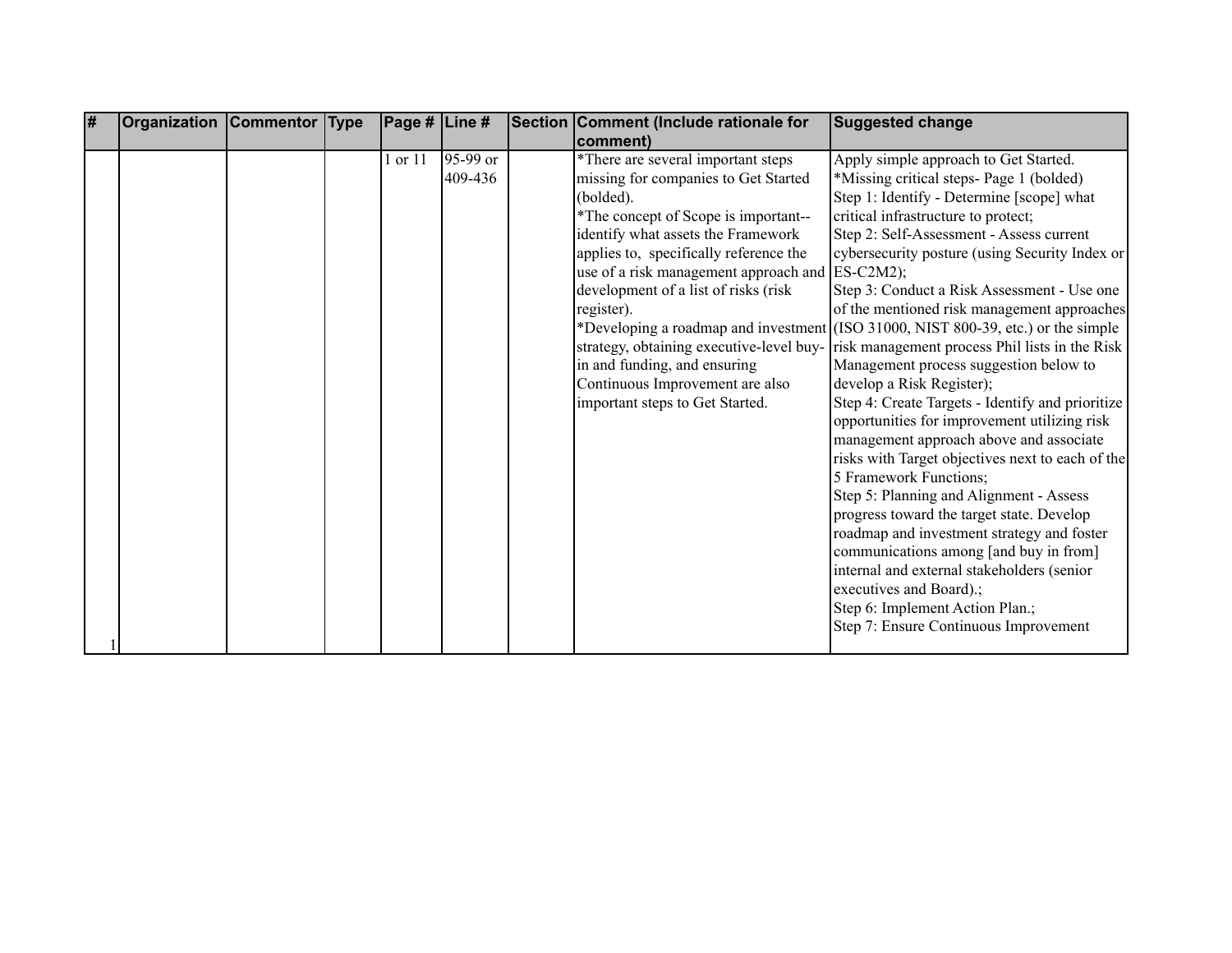|  |  | 174-179 | <sup>*</sup> The listed risk management | Provide simple risk management process to                                                       |
|--|--|---------|-----------------------------------------|-------------------------------------------------------------------------------------------------|
|  |  |         | approaches (NIST 800-39, ISO 31000,     | Get Started in the Framework document.                                                          |
|  |  |         | etc.) are not trivial and providing a   | Suggested entry-- 5 Step Risk Management                                                        |
|  |  |         | simple risk management approach will    | Process:                                                                                        |
|  |  |         | help many Get Started.                  | Step 1 - Identify risks                                                                         |
|  |  |         |                                         | <sup>*</sup> The 5 Step Risk Management Process Step 2 - Prioritize list of risk findings (Risk |
|  |  |         | is a very basic, but common approach    | Register) and determine if you need to                                                          |
|  |  |         | to risk management that will help       | Remove, Reduce, Transfer, or Accept the risk                                                    |
|  |  |         | progress security decision making and   | Step 3 - Establish security roadmap towards                                                     |
|  |  |         | help with prioritization.               | addressing identified risks                                                                     |
|  |  |         |                                         | Step 4 - Obtain executive level approval and                                                    |
|  |  |         |                                         | funding for roadmap                                                                             |
|  |  |         |                                         | Step 5 - Continuously assess program using                                                      |
|  |  |         |                                         | Security Index                                                                                  |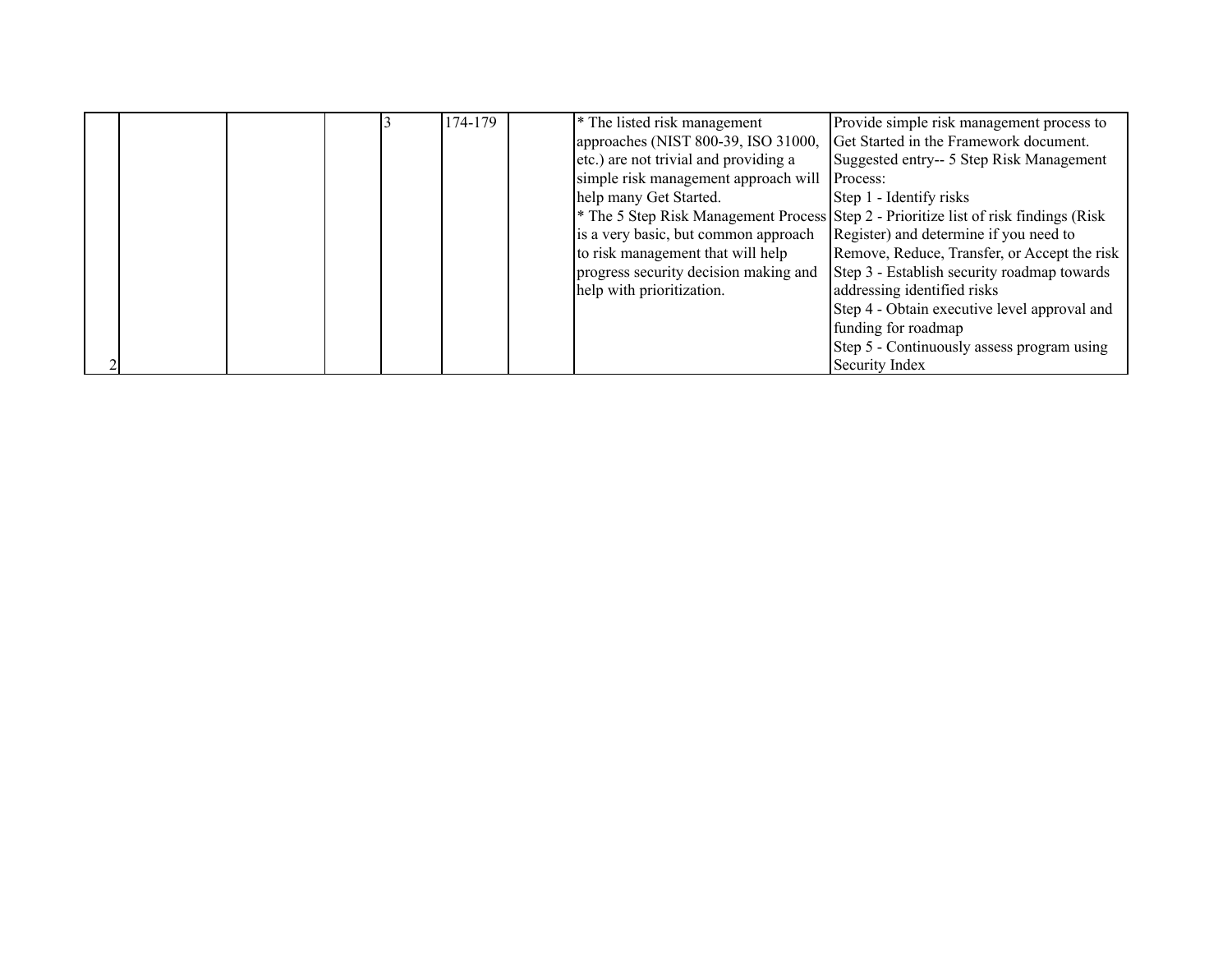|  |  | $7-8, 9-$ | 281-306, | *Aligned with most consultant/audit                  | *Offer options for a simple Self-Assessment |
|--|--|-----------|----------|------------------------------------------------------|---------------------------------------------|
|  |  | 10        | 1321-389 | security program assessments and uses                | (e.g. Security (CMM) Index and ES-C2M2).    |
|  |  |           |          | <b>CMM</b>                                           | *Use CMM/CMMI as a simple self-             |
|  |  |           |          | *Use constructive, non-regulatory                    | assessment methodology for the CSF 5        |
|  |  |           |          | language like Security Index where we                | Functions and associated charts/graphs      |
|  |  |           |          | can set our own Goals or Targets                     | SCMMI Index 1 - Initial / Ad-hoc - Not      |
|  |  |           |          | *ES-C2M2 uses similar approach                       | Implemented                                 |
|  |  |           |          | (embedded to assess each MIL)--Not                   | SCMMI Index 2 - Repeatable / Managed        |
|  |  |           |          | implemented, Partially implemented,                  | (Risk Informed) - Partially Implemented     |
|  |  |           |          | Largely implemented, Fully                           | SCMMI Index 3 - Defined - Largely           |
|  |  |           |          | implemented, and Achieved--found in                  | Implemented                                 |
|  |  |           |          | the ES-C2M2 Self-                                    | SCMMI Index 4 - Quantitatively Managed -    |
|  |  |           |          | Evaluation Toolkit 2of2.zip in the ES-               | Fully Implemented                           |
|  |  |           |          | C2M2 Report Builder spreadsheet                      | SCMMI Index 5 - Optimizing - Achieved       |
|  |  |           |          | *Tiers and Profiles is a confusing and               | * Set Goals or Targets associated with      |
|  |  |           |          | NEW construct. We can move to this in Security Index |                                             |
|  |  |           |          | CSF version 2.0, but let's not start here.           |                                             |
|  |  |           |          | No one raised their hands in the Raleigh             |                                             |
|  |  |           |          | workshop when we polled the group                    |                                             |
|  |  |           |          | "Do you know how to use Tiers and                    |                                             |
|  |  |           |          | Profiles?"                                           |                                             |
|  |  |           |          | *Suggest that NIST use a                             |                                             |
|  |  |           |          | SurveyMonkey to continue to broadly                  |                                             |
|  |  |           |          | poll this question.                                  |                                             |
|  |  |           |          | *Security [Capability Maturity Model]                |                                             |
|  |  |           |          | Index is a simple construct and broadly              |                                             |
|  |  |           |          | used already without people knowing                  |                                             |
|  |  |           |          | they're using it, they just are.                     |                                             |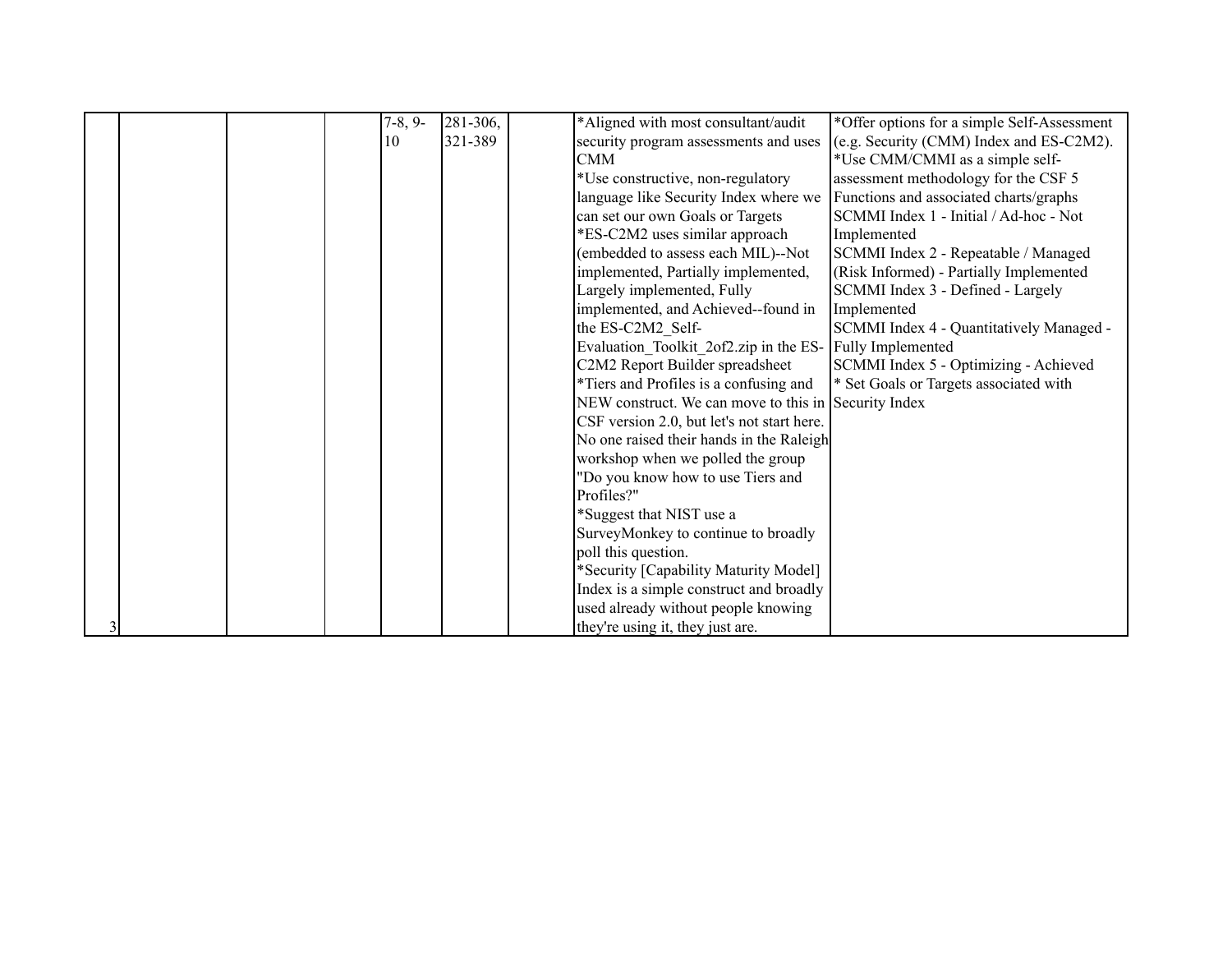|  |  | $13 - 26$ | 457-477 | *Cross mapping allows each of the<br>prominent, core security standards<br>identified in the Information References 1: Use the Alternative View version of<br>to stand on its own merits and allows<br>companies that have adopted at least<br>one of the security standards apply the<br>specific security standard.<br>*H2Cross mapping allows each<br>standard to clearly show what a<br>company is doing to adopt/implement<br>the Cybersecurity Framework with<br>respect to the other security standards.                                                                                        | Cross map prominent security standards in the<br>Informative References.<br>Appendix A. The consolidated view (or mash<br>up view) in the Preliminary Framework<br>Cybersecurity.pdf is confusing.<br>2: Also provide a spreadsheet version of<br>Appendix A with the Alternative View similar<br>to what you released prior to Raleigh for the<br>consolidate/mash-up view of Appendix A/<br>Framework Core.XLSX<br>http://www.nist.gov/itl/upload/preliminary cy<br>bersecurity framework-framework core.xlsx |
|--|--|-----------|---------|--------------------------------------------------------------------------------------------------------------------------------------------------------------------------------------------------------------------------------------------------------------------------------------------------------------------------------------------------------------------------------------------------------------------------------------------------------------------------------------------------------------------------------------------------------------------------------------------------------|-----------------------------------------------------------------------------------------------------------------------------------------------------------------------------------------------------------------------------------------------------------------------------------------------------------------------------------------------------------------------------------------------------------------------------------------------------------------------------------------------------------------|
|  |  | 13-26     | 457-477 | *Without a thorough cross mapping,<br>NIST will have put into question the<br>thoroughness of the existing security<br>References cannot fulfill a specific<br>Subcategory element (row).<br>*NIST will also have effectively<br>created a new security standard without<br>thoroughly performing the cross<br>mappings.<br>*Missing several controls that have<br>been known to fail such as ISO\IEC<br>27001:2005 A.10.9.1, A.10.9.2,<br>A.10.9.3, and A.8.2.2 that have been<br>identified by HISPI as controls that<br>have consistently failed in 2012 that led<br>to compromised protected data. | 1: Must ensure NIST, COBIT, CSC, and ISO<br>cross mappings are thorough/complete<br>mappings (there are too may "NA" entries).<br>standard if a standard in the Informative 2: Ensure ISO\IEC 27001:2005 A.10.9.1,<br>A.10.9.2, A.10.9.3, and A.8.2.2 are listed in<br>the controls listings.                                                                                                                                                                                                                   |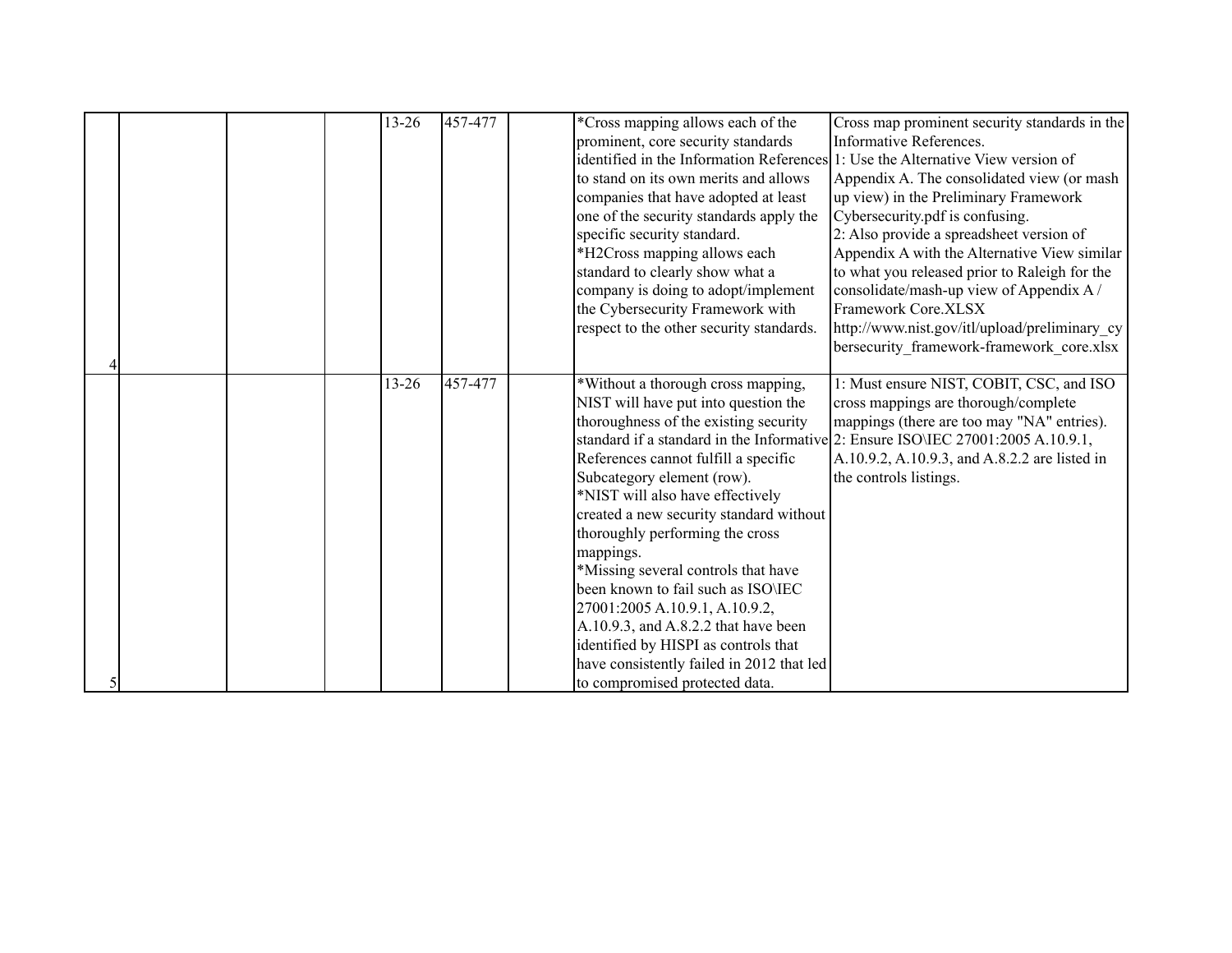|  |  | 13-26 | 457-477 | *The CSA CCM is open source                   | Use existing cross mappings such as the CSA |
|--|--|-------|---------|-----------------------------------------------|---------------------------------------------|
|  |  |       |         | material, where other cross mappings          | ICCM                                        |
|  |  |       |         | cost money, and the CSA is willing to         |                                             |
|  |  |       |         | work with NIST and US government to           |                                             |
|  |  |       |         | keep this cross mapping up to date.           |                                             |
|  |  |       |         | *The CSA CCM have been updated                |                                             |
|  |  |       |         | frequently (every 6 to 18 months). The        |                                             |
|  |  |       |         | CCM applies to single and to multi-           |                                             |
|  |  |       |         | tenant entities and is based on ISO and       |                                             |
|  |  |       |         | HITRUST.                                      |                                             |
|  |  |       |         | <b>EXAMPLE COM</b> already covers cloud which |                                             |
|  |  |       |         | will become critical infrastructure.          |                                             |
|  |  |       |         | *Phil and CSA are reconfiguring the           |                                             |
|  |  |       |         | CSA CCM to resemble the Framework             |                                             |
|  |  |       |         | by default. Release date is TBD but will      |                                             |
|  |  |       |         | be available by the end of the year.          |                                             |
|  |  |       |         |                                               |                                             |
|  |  |       |         |                                               |                                             |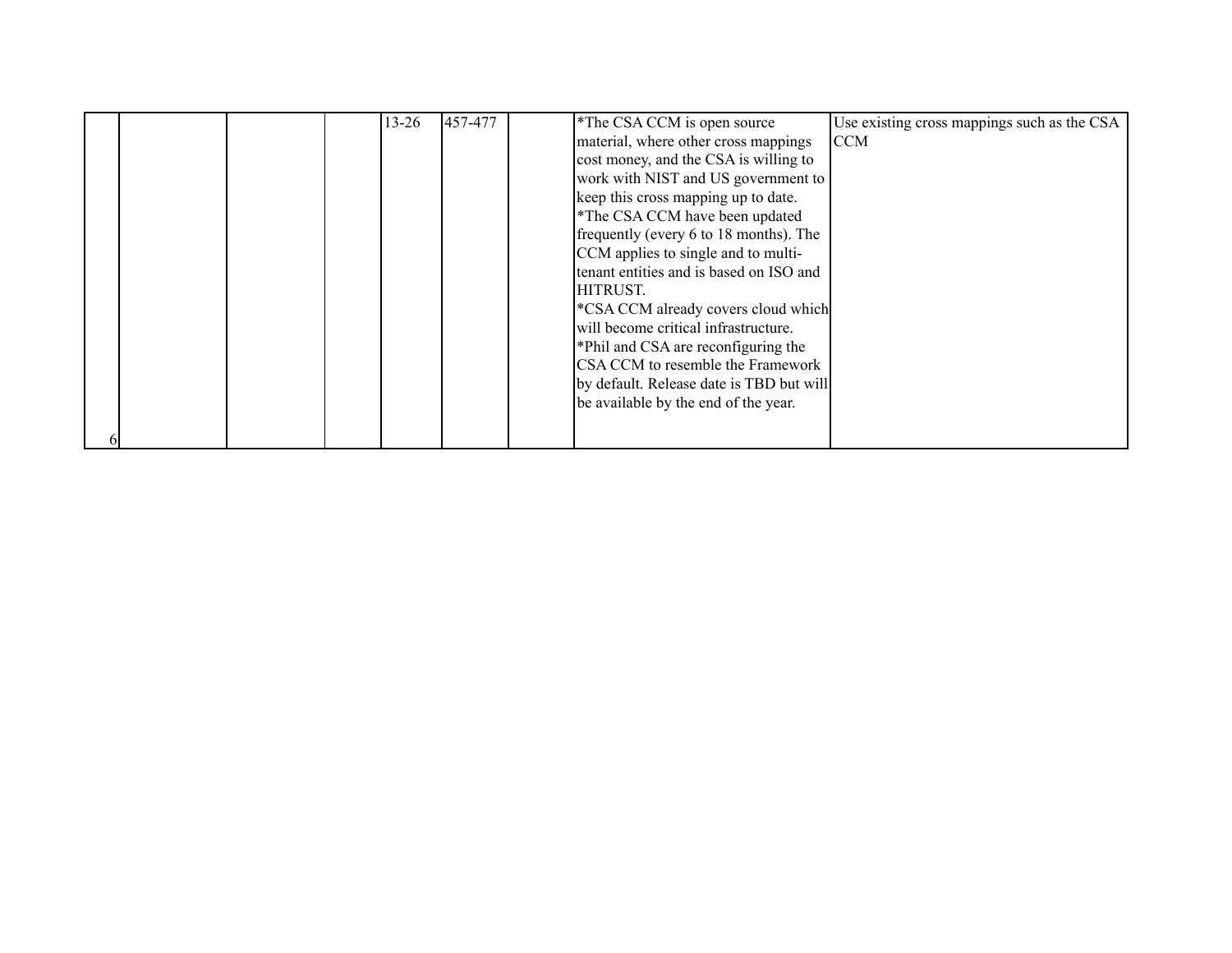|  | New            | New   | *Examples--SANS Quick Wins,               | Implement the Quick Wins approach. Identify    |
|--|----------------|-------|-------------------------------------------|------------------------------------------------|
|  | Pages -        | Lines | Australian Signals Directorate Sweet      | what controls failed the most from breach data |
|  | Suggest        |       | Spot, and HISPI Top 20 ISO\IEC            | and analysis reports.                          |
|  | adding a       |       | 27001:2005 Annex A Mitigating             | Start Here (CSF Quick Wins):                   |
|  | Quick          |       | Controls                                  | 1. Patch Applications/Systems                  |
|  | Wins           |       | *Use breach analysis                      | 2. OWASP 10 - SQL Injection/XSS                |
|  | Section        |       | reports-Ponemon, VZ, Mandiant,            | 3. Look at your logs and detect signs of       |
|  | or a add       |       | SANS, HISPI, Trustwave, and               | compromise/attacks                             |
|  | a Get          |       | Microsoft                                 | 4. Limit admin/privilege access                |
|  | <b>Started</b> |       | *Approach identifies priorities           | 5. Continuously scan for and remediate         |
|  | Section        |       | *Cost benefit obtained through            | critical security vulnerabilities              |
|  | with           |       | adoption of a small subset of controls    |                                                |
|  | Quick          |       | known to fail                             |                                                |
|  | Wins           |       | *Can be different by Sector and Sub-      |                                                |
|  |                |       | sector, but believe that there are some   |                                                |
|  |                |       | universal truths on controls failures     |                                                |
|  |                |       | when it comes to technology controls      |                                                |
|  |                |       | - The Cybersecurity Framework             |                                                |
|  |                |       | released to date is missing controls that |                                                |
|  |                |       | already have been known to fail           |                                                |
|  |                |       | according to the HISPI 20 ISO 27001       |                                                |
|  |                |       | top failures-A.10.9.1, A.10.9.3,          |                                                |
|  |                |       | A.10.9.3, and A.8.2.2 should be           |                                                |
|  |                |       | controls listed in the Informative        |                                                |
|  |                |       | References but are not. These controls    |                                                |
|  |                |       | have failed the most in 2012 and have     |                                                |
|  |                |       | led to protected personal data breaches   |                                                |
|  |                |       | that were reported.<br>******             |                                                |
|  |                |       |                                           |                                                |
|  |                |       | 1. Patch Applications/Systems (cited by   |                                                |
|  |                |       | VZDBIR, SANS, AUS, HISPI,                 |                                                |
|  |                |       | Microsoft, TW)                            |                                                |
|  |                |       | 2. OWASP 10 - SQL Injection/XSS           |                                                |
|  |                |       | (cited by OWASP, VZDBIR, HISPI,           |                                                |